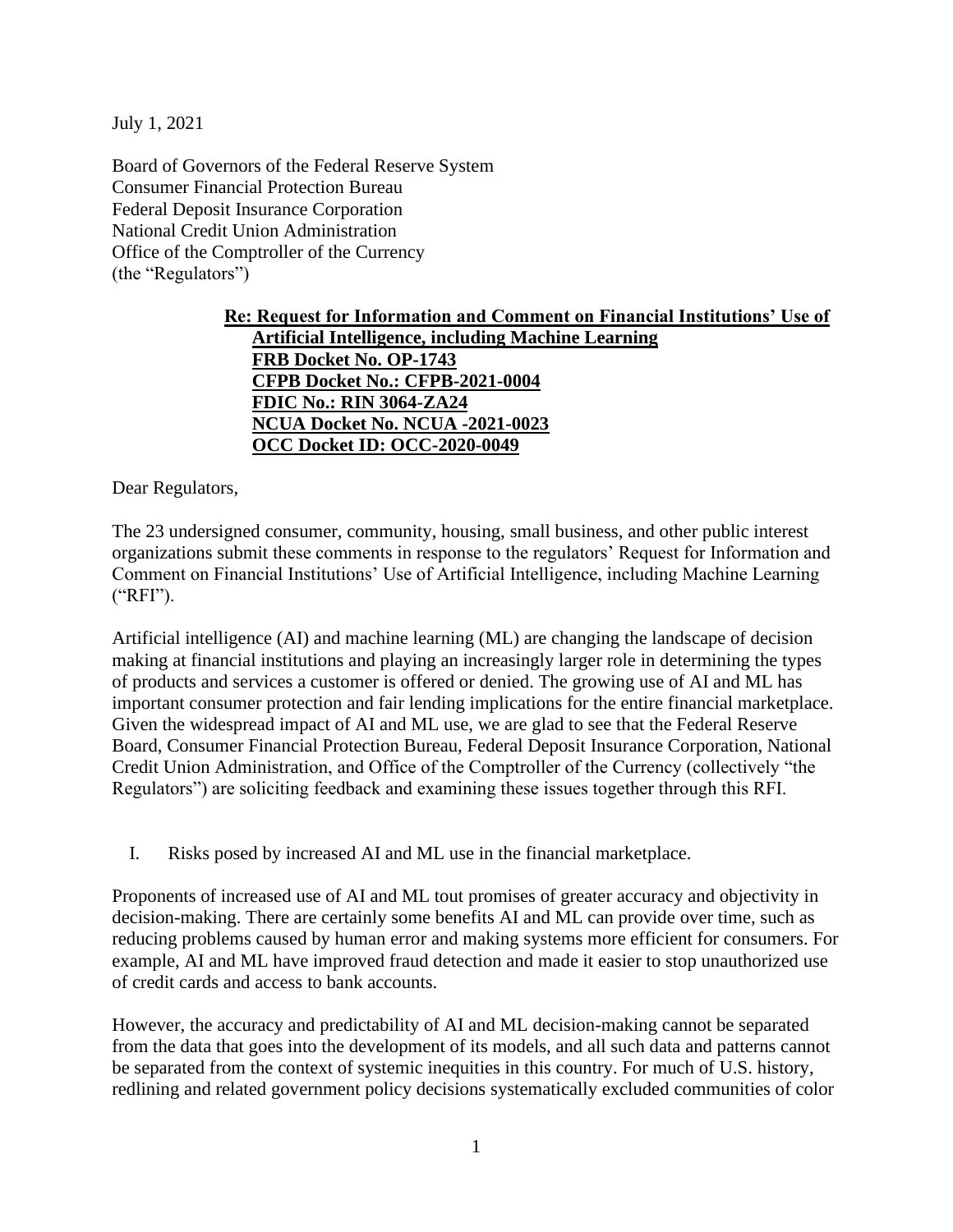from economic opportunities and blocked their ability to access credit and build wealth. These discriminatory policies created the massive wealth, homeownership, and credit gaps between White families and families of color that persist today. By drawing conclusions from data in this historical context, AI and ML may actually exacerbate existing exclusion and discrimination that have been baked into U.S. history for centuries.

AI and ML often use a combination of traditional and alternative data inputs, but neither traditional nor alternative data is independent from history. Alternative data – whether from conventional sources or Big Data – reflects historical biases that may be replicated in any automated credit decision or risk assessment. Much like the factors that drive the disparities in traditional credit scores, new sources of data reflect deeply ingrained structural inequalities in employment, education, housing and economic opportunity. Seemingly neutral variables when used alone or in combination can correlate with race, ethnicity and other prohibited factors. Learning algorithms, processing large volumes of information, will likely pick up subtle but statistically significant patterns that correlate with race and other protected characteristics and replicate existing bias.

The current proliferation of AI and ML use in the financial services market exponentially increases the potential for far-reaching adverse impacts for borrowers of color and other protected groups by perpetuating, amplifying, and even accelerating existing discriminatory patterns. The Regulators already have the tools they need to conduct strong supervision and enforcement, and it is important that they use these tools to closely examine AI and ML use with a fair lending lens to avoid these dangers and prevent further exclusion. The Regulators should also set strong standards and expectations for AI and ML models through policy statements that make it clear that models must fully comply with consumer protection and fair lending laws. Government, industry, and advocacy groups should work together to support the development of equitable AI systems that promote inclusion and allow all consumers and institutions to access the potential benefits AI and ML can provide.

II. Existing fair lending laws provide a framework to guide the Regulators on how to approach AI and ML developments.

Existing civil rights laws and supervisory policies provide a framework for the Regulators to analyze fair lending risk in AI and to engage in supervisory or enforcement actions, where appropriate. The Equal Credit Opportunity Act ("ECOA") and the Fair Housing Act (collectively, the "fair lending laws")—prohibit discriminating on the basis of protected characteristics such as race, national origin, religion, and sex. ECOA applies to nearly all applications for credit, including consumer and small businesses lending. The Fair Housing Act prohibits housing discrimination, including discrimination in mortgage lending and other residential real estate-related transactions.

> A. The Regulators will be more effective if they issue clear policy statements that explain their approach to supervising AI for compliance with the fair lending laws.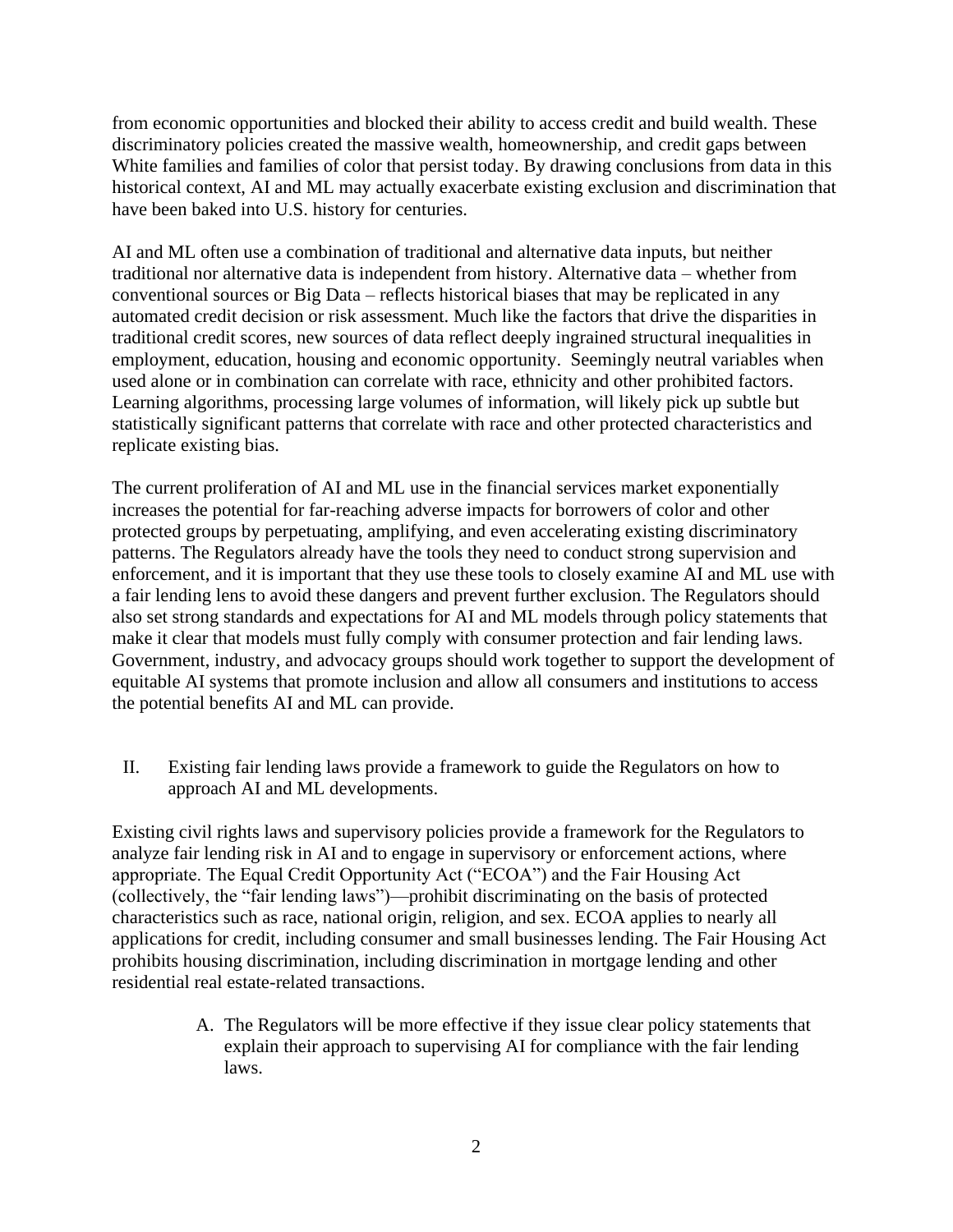In addition to the fair lending laws, the Regulators have issued several policies that provide a framework for effective supervision and enforcement as well as guidance to financial institutions, including the Interagency Fair Lending Examination Procedures, the Model Risk Management Guidance, the Uniform Interagency Consumer Compliance Rating System, and the Bulletin on Responsible Business Conduct.<sup>1</sup> These statements provide useful insight into the Regulators' approach to evaluating AI and ML use.

The Regulators should issue additional policy statements that clearly state their commitment to consumer protection and civil rights laws, including fair lending laws, and provide insight and guidance into their supervisory expectations and methods, as well as useful guardrails and best practices. All financial institutions are required to comply with the fair lending laws, and therefore, analysis of fair lending risk and equity should be integrated into all AI analysis by the Regulators. When evaluating financial institutions' use of AI, the Regulators should define "model risk" to, at a minimum, include the risk of discriminatory or inequitable outcomes for consumers, instead of just the risk of financial loss to a financial institution. Financial institutions should consider noncompliance with fair lending laws as part of their risk analysis in how they use AI and ML. Additional policy statements about these issues would make supervision more effective and provide more guidance to institutions and the public about necessary guardrails and the responsibilities that come up with using AI and ML in the financial marketplace

> B. The Regulators should prioritize diversity, equity and engagement in their work on AI and ML issues to better identify and prevent harm and craft equitable solutions that benefit all consumers.

The Regulators should ensure that all AI stakeholders—including regulators, financial institutions, and tech companies—receive regular fair lending and racial equity training. Trained professionals are better able to identify and recognize issues that may raise red flags. They are also better able to design AI systems that generate non-discriminatory and equitable outcomes because they have the relevant information front of mind. The more stakeholders in the field are educated about fair lending and equity issues, the more likely they are to create tools that expand opportunities for all consumers. Given the ever-evolving nature of AI, the training should be updated and provided on a periodic basis.

It is also important that there is staff with necessary expertise in AI systems and fair lending issues that are capable of assessing the use and impact of AI systems at financial institutions, especially with respect to fair lending risks. The Regulators should encourage financial institutions to engage diverse staff for the AI development and design teams as a best practice. The Regulators should also prioritize diversity in staffing their own teams working on AI issues. People with diverse backgrounds and experiences bring unique and important perspectives to understanding how data impacts different communities and awareness of how the use of certain kinds of data may lead to unintended adverse consequences. In several instances, it has been people of color who were able to identify potentially discriminatory AI systems.

<sup>1</sup> FFIEC, [Revised FFIEC Fair Lending Examination Procedures and Use of Specialized Examination Techniques,](https://www.federalreserve.gov/boarddocs/caletters/2009/0906/caltr0906.htm)  (Aug. 4, 2009); [Model Risk Management Guidance](https://www.federalreserve.gov/supervisionreg/srletters/sr1107a1.pdf) at 3; FFIEC, [Uniform Interagency Consumer Compliance](https://www.federalreserve.gov/supervisionreg/caletters/CA_16-8_Attachment_Uniform_Interagency_CC_Rating_System_(002).pdf)  [Rating System](https://www.federalreserve.gov/supervisionreg/caletters/CA_16-8_Attachment_Uniform_Interagency_CC_Rating_System_(002).pdf) (Nov. 7, 2016); CFPB Bulletin 2020-01, [Responsible Business Conduct: Self-Assessing, Self-](https://www.consumerfinance.gov/compliance/supervisory-guidance/bulletin-responsible-business-conduct/)[Reporting, Remediating, and Cooperating](https://www.consumerfinance.gov/compliance/supervisory-guidance/bulletin-responsible-business-conduct/) (Mar. 6, 2020).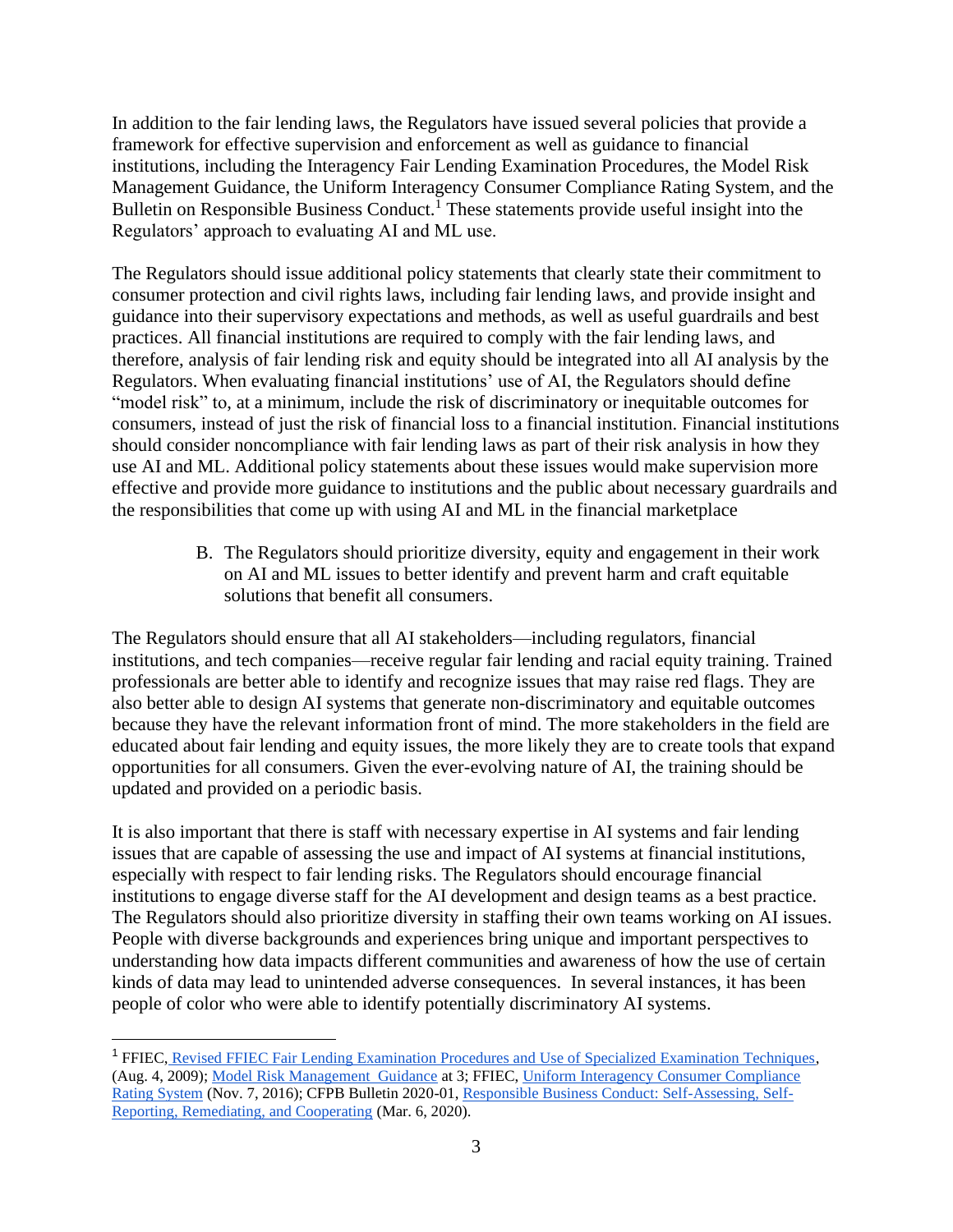AI and ML risks are likely to have significant implications for borrowers and communities of color as well as other vulnerable communities, such as individuals with disabilities, families, and Limited English Proficiency borrowers. The Regulators should regularly engage with a diverse group of key stakeholders, including civil rights organizations, consumer advocates, and impacted communities in order to receive ongoing input and feedback to work towards solutions that treat all borrowers and communities equitably. Such insights should be regularly considered and incorporated in the Regulators' approach to examining AI and ML use.

## III. Strong oversight is necessary to prevent AI and ML from causing harm.

Discrimination flourishes in the dark. Strong regulatory oversight of AI and ML models and how they are used is necessary to prevent harm and correct course as soon as possible to minimize damage. Landlords, lenders and other businesses are using new and increasingly sophisticated models to automate credit and housing decisions. They use complex, opaque algorithmic models that are often proprietary and often closely guarded by the businesses that develop them. New technology is being adopted at a rapid pace in a variety of systems related to lending to automate decisions that are consequential to consumers' ability to obtain and retain credit on nondiscriminatory terms.

While leveraging new types of data and analytical techniques could potentially benefit consumers, serious concerns have arisen regarding the accuracy, relevance and predictability of the data sources used in these models and its potential to worsen existing disparities. To prevent such harm, there must be a regulatory framework in place that allows for the regular examination of the data used, scrutiny of the algorithmic model and calculations, and analyses of any disparate impacts. Such review cannot be left to the companies themselves; public and regulatory scrutiny is necessary for accountability and to prevent widespread harm.

> A. Independent assessments, supervision and enforcement are critical tools for effective review and oversight.

The Regulators should require a financial institution to do a fair lending risk assessment of its AI and ML models and for that assessment to always be conducted by independent actors. The Regulators should set clear standards for fair lending risk assessments concerning the use of AI and ML that includes testing and evaluation of the model's design, implementation and use. The standards should also set documentation and archiving requirements that require institutions to maintain the data, code and information necessary to conduct a meaningful assessment of the systems to check for disparate impacts, model predictability, data accuracy and representativeness. Financial institutions should be provided with an explanation of the metrics and methods that the Regulators will use to evaluate compliance with fair lending laws. The Regulators should also provide examples of best practices that financial institutions can use to mitigate fair lending risks on an ongoing basis that includes periodic testing and evaluation of their own models for disparate impacts or other problems.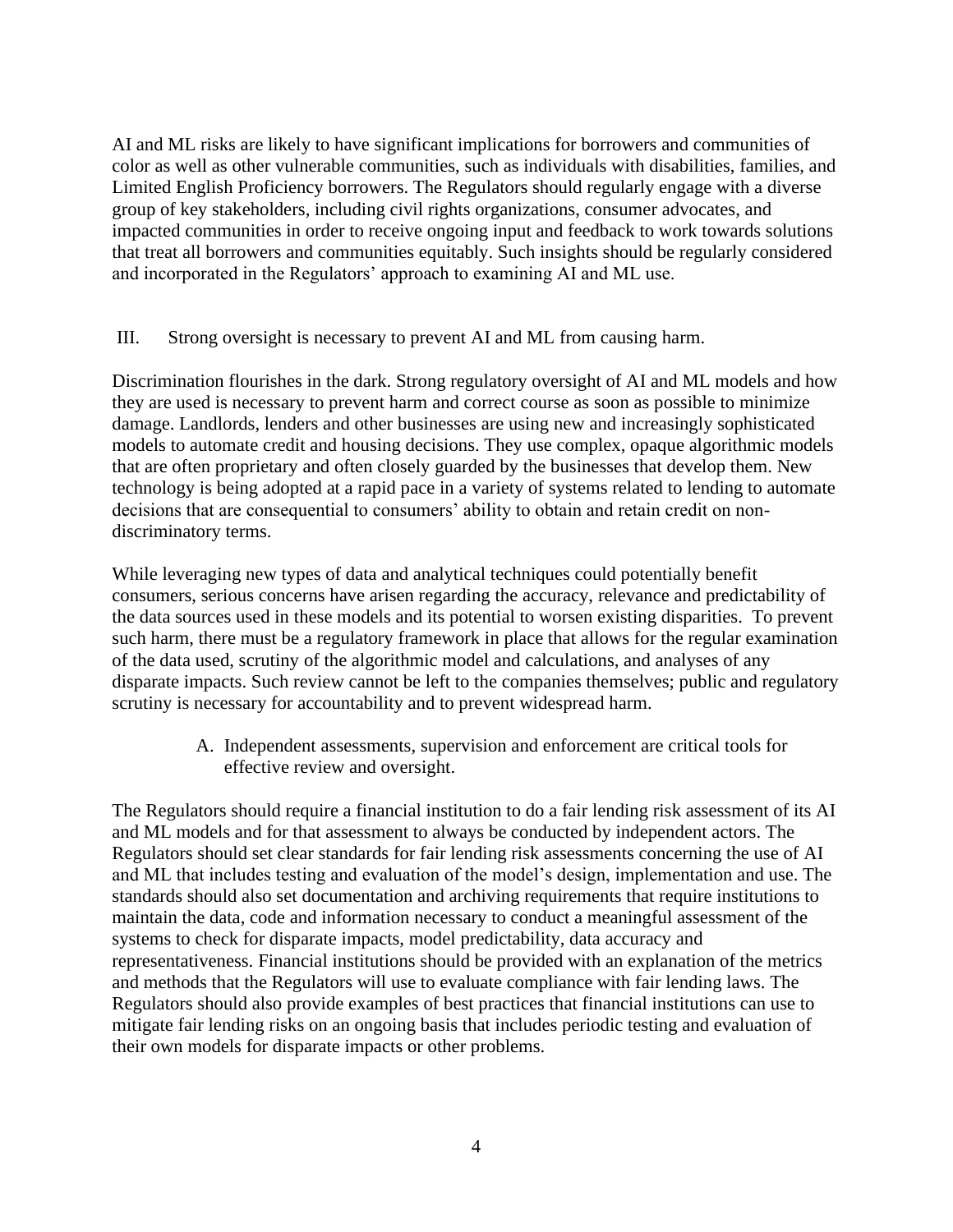If an agency's assessment of a financial institution indicates weaknesses in their compliance systems, or violations of fair lending or consumer protection laws, the applicable agency should use all available tools to prevent consumer harm, including supervisory and enforcement actions. The Regulators have already provided clear guidance (e.g., the Uniform Consumer Compliance Rating System) that financial institutions must appropriately identify, monitor, and address compliance risks, and they should not hesitate to use the full scope of their authority. To the extent possible, the Regulators should explain to the public the risks that they have observed and the actions taken in order to demonstrate their commitment to robust monitoring and oversight over AI and ML to prevent discrimination and harm, and provide clear examples to guide the industry through Supervisory Highlights, reports, and other policy documents.

> A. Transparency and greater availability of public information are particularly important as AI and ML use continues to evolve.

The Regulators should prioritize transparency as they continue to develop their knowledge and understanding of the issues by providing public access to information about the financial institutions' use of AI and ML, including the institutions' processes to check for fair lending risks in their models and the findings in those assessments. The Regulators should also set explainability standards sufficient to enable the Regulators, advocates, consumers, independent auditors, and other key stakeholders to understand the decisions and outcomes generated by AI systems used by financial institutions in their decision making. The public is particularly dependent on the Regulators' findings, analysis and information in the AI and ML space because the public often does not have access to data necessary to see patterns or identify problems with AI and ML models and methodology.

The Regulators should also encourage and support both agency and public research that analyzes the efficacy of specific uses of AI in financial services and the impact of AI in financial services for consumers of color and other protected classes. The Regulators should require financial institutions to share with their regulators and the public as much information as possible regarding their AI systems and assessments of those systems to enable researchers and those impacted to evaluate the efficacy and impact of the systems. The Regulators should also strive to share their data, models, decisions, and proposed solutions so that all of the key stakeholders can stay apprised of and comment on the potential impact of proposed Agency actions on the national consumer financial market.

Thank you for the opportunity to comment on these important issues. If you have any questions, please contact Linda Jun, Senior Policy Counsel, Americans for Financial Reform Education Fund, at [linda@ourfinancialsecurity.org.](mailto:linda@ourfinancialsecurity.org)

Sincerely,

Americans for Financial Reform Education Fund California Reinvestment Coalition Center for Digital Democracy Center for NYC Neighborhoods, Inc. Consumer Action